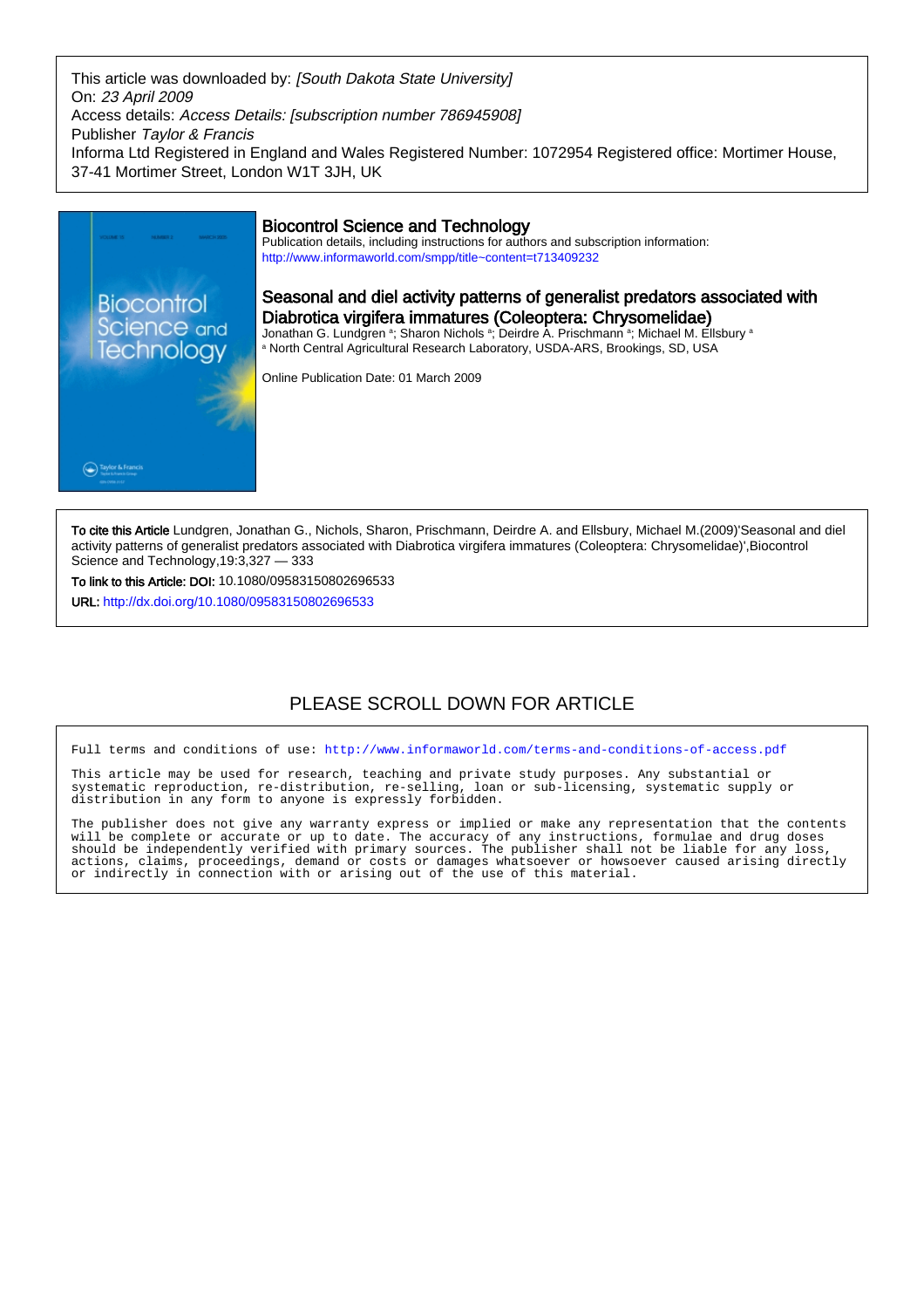

### SHORT COMMUNICATION

## Seasonal and diel activity patterns of generalist predators associated with Diabrotica virgifera immatures (Coleoptera: Chrysomelidae)

Jonathan G. Lundgren\*, Sharon Nichols, Deirdre A. Prischmann† and Michael M. Ellsbury

North Central Agricultural Research Laboratory, USDA-ARS, 2923 Medary Avenue, Brookings, SD 57006, USA

(Received 22 September 2008; accepted 11 December 2008)

The diel and seasonal activity of epigeal predators associated with pre-imaginal Diabrotica virgifera was described. Due to its duration, the egg stage was exposed to more predators than the larval stage. Most predators were easily categorized into day- and night-active guilds. Seasonal and diel niche partitioning may contribute to the maintenance of this diverse and abundant predator community.

Keywords: Acari; Aranae; biological control; Carabidae; corn rootworm; Gryllidae; Phalangiidae; predator community; Staphylinidae

Epigeal predator communities are often quite speciose, and the niches that partition these communities and reduce direct competitive interactions remain poorly understood even within the best studied systems. Diel (Brust, Stinner, and McCartney 1986; Lundgren, Shaw, Zaborski, and Eastman 2006) and seasonal (Kromp 1999) activity patterns of individual constituents of epigeal predator communities may help these diverse assemblages to persist within highly segregated or homogeneous habitats (i.e., farmland). This niche differentiation restricts the resources that can be exploited by a predator species, and consequently not all predators contribute equally to the suppression of a target pest. Moreover, it is critical to understand when predominant predators are active in order to better study predation events and their impact on a target pest (Pfannenstiel 2005; Pfannenstiel, Booth, Vargo, and Schal 2008). Indeed, identifying which predators co-occur with each pest life stage in space and time is a critical early step in developing conservation biological control programs for a specific pest species.

A pest of broad importance that has received little attention from predator ecologists is Diabrotica virgifera virgifera LeConte (the western corn rootworm, referred to as D. virgifera hereafter). This pest is believed to have originated in Western North America, and has spread to become one of the worst pests of North American corn. Its recent introduction into Europe threatens the production of corn in this part of the world as well (Miller et al. 2005). Most of D. virgifera's life cycle is spent beneath the soil. Larvae damage corn roots, which disrupts several

This work was authored as part of the Contributor's official duties as employees of the United States Government and is therefore a work of the United States Government. In accordance with 17 U.S.C. 105 no copyright protection is available for such works under U.S. law.

DOI: 10.1080/09583150802696533

<sup>\*</sup>Corresponding author. Email: jonathan.lundgren@ars.usda.gov

<sup>\$</sup>Present address: Entomology Department, North Dakota State University, P.O. Box 6050, Fargo, ND 58108-6050, USA.

ISSN 0958-3157 print/ISSN 1360-0478 online

<http://www.informaworld.com>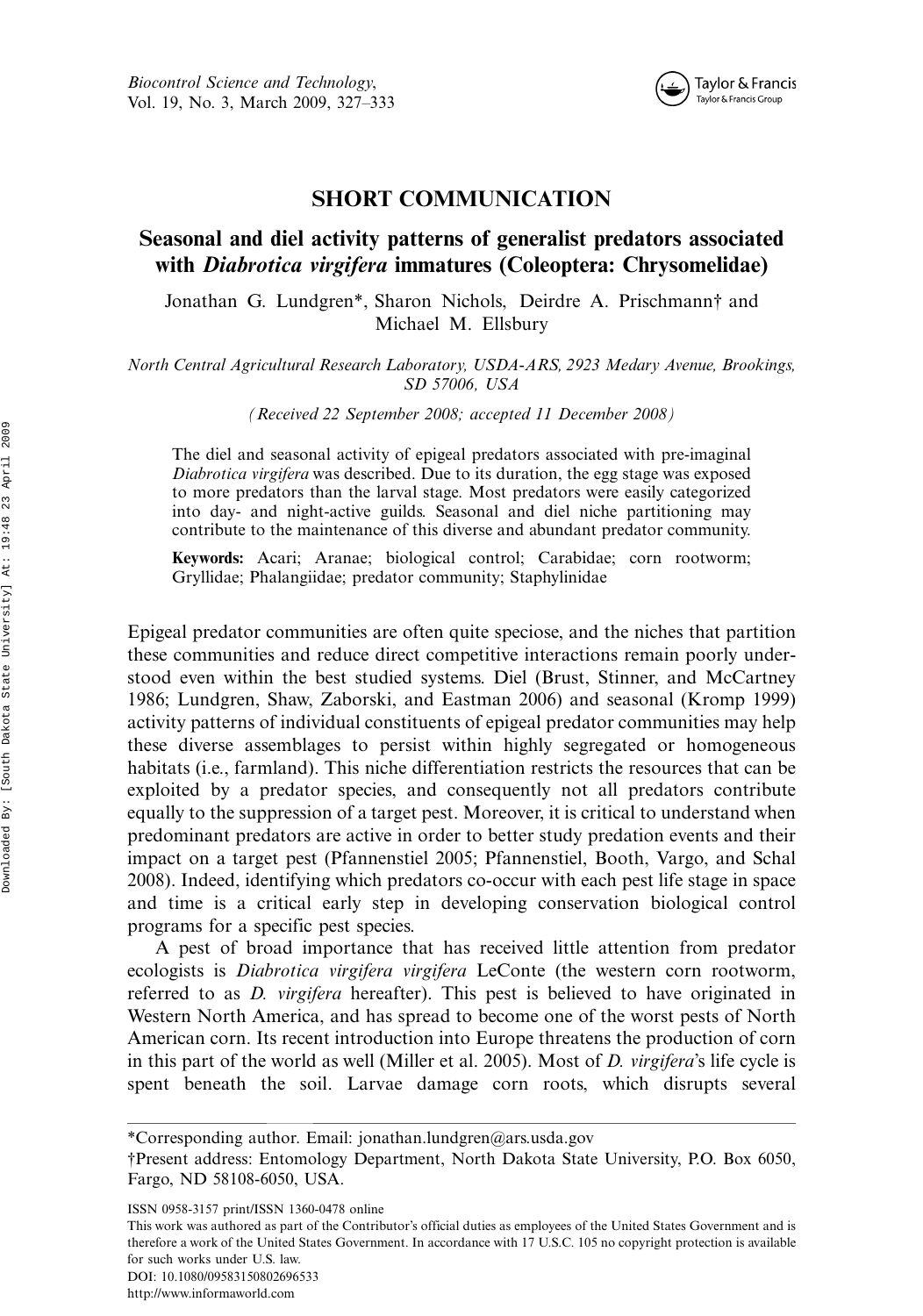physiological processes of the plant and reduces the harvestable yield (Riedell and Kim 1990; Riedell and Reese 1999).

In spite of *D. virgifera's* economic importance, predation on the immature life stages has not been well explored (Toepfer et al., in press). While research on the top-down effects of predators on *D. virgifera* is relatively sparse, studies on this and other Diabrotica spp. suggest that predation may be important to the population dynamics of this pest (Toepfer et al., in press). Indeed, in their analysis of the natural factors influencing D. virgifera survival, Toepfer and Kuhlmann (2006) concluded that *D. virgifera* populations are likely susceptible to top-down management strategies such as biological control.

The purpose of this study is to describe the diverse predator community that cooccurs with D. virgifera immature stages. Additionally, time-sorting pitfall traps are used to determine how the predator community is partitioned over the diel cycle, in order to better understand when key predators are most active. This study represents the first component in a comprehensive examination of the epigeal predator community associated with D. virgifera immatures in South Dakota (US) cornfields, and its impact on this pest.

Research was conducted in three replicate plots of equal size  $(29 \times 24 \text{ m})$  within a cornfield  $(4136 \text{ m}^2)$  planted to continuous no-till corn for 5 years at the Eastern South Dakota Soil and Water Research Farm in Brookings, SD (96.81W, 44.35N). Plots were fertilized with 190-67-67 kg per ha of N-P-K 2 weeks before planting. Glyphosate-tolerant field corn (Dekalb<sup>®</sup> 40-07, Monsanto, St. Louis, MO) was planted at 52,000 seeds per ha on 5 June 2006 (0.72 m between rows), which emerged 12 June. Herbicides (glyphosate [Round-up®, Monsanto Co.], S-metaloclor [Dual  $II^{(6)}$ , Syngenta, Greensboro, NC, and mesotrione [Callisto<sup>(6)</sup>, Syngenta]) were applied over the season to ensure minimal weed populations.

Eggs of D. virgifera were produced at the Insect Rearing Facility of the North Central Agricultural Research Laboratory (NCARL) in Brookings. Corn plots were infested to functionally equalize the abundance of D. virgifera populations among the plots. Eggs were placed 8-10 cm deep into the center eight rows (9.1 m long) of each plot at a rate of 4900 per m using a tractor-mounted, mechanical infester (Sutter and Branson 1986) on 7 June 2006.

Temperature-based models were used to estimate the duration of each development stage of D. *virgifera* in the field. A biophenometer was placed into the center of each plot when the fields were infested with *D. virgifera* eggs, and temperatures were recorded eight times per day until D. virgifera adult emergence. Using the soil temperature degree-day model of Fisher, Sutter, and Branson (1990), the dates on which 50% of the population had reached each life stage (egg and 1st-3rd stadia) were determined. From the soil temperatures, a composite mean daily temperature was created for the 3-4 days surrounding each of these 50% occurrences, and the developmental model of Jackson and Elliot (1988) was applied to the data to estimate the duration of each immature stage at the observed field temperatures.

Time-sorting pitfall traps were used to collect predators from the cornfields during pre-pupal stages of *D. virgifera*. A total of 22 sample days were conducted from 29 May to 20 July, 5 days of which occurred before the D. virgifera eggs were artificially placed in the field. Trapping ceased when  $50\%$  of the *D. virgifera* population was in the 3rd stadium. To increase the capture efficiency of the pitfall traps, a metal barrier (1.5 m  $\times$  14.5 cm, long  $\times$  tall) was placed between two pitfall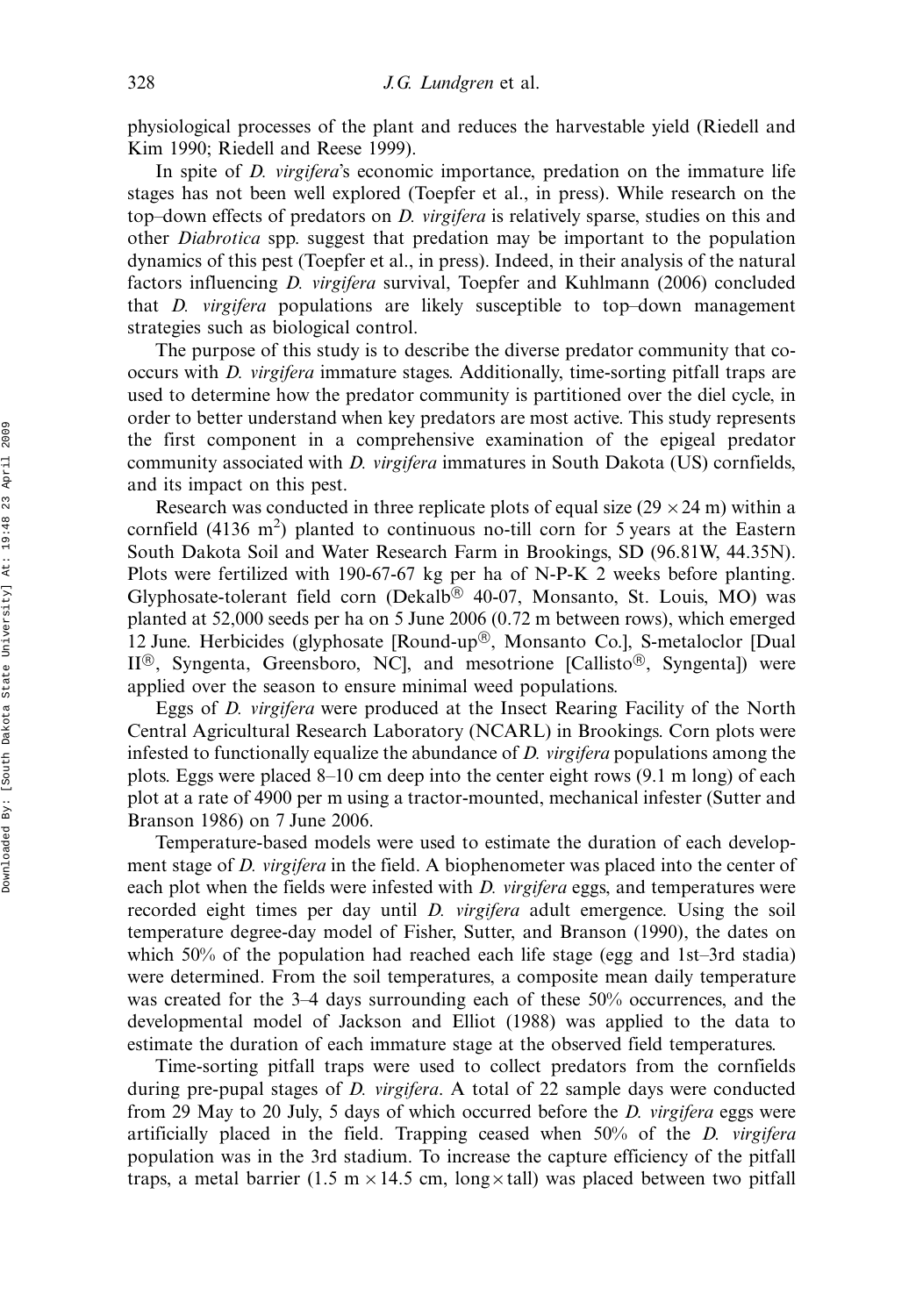traps, such that insects which encountered the barrier would travel along its length and fall into a trap at either end. The barrier was placed at a  $45^{\circ}$  angle with the corn row, such that insects traveling between and along rows would have equal opportunity for capture. Traps designed to intercept a larger area have been shown to magnify the capture relative to traditional hole pitfalls, thereby reducing the total number of traps required in a given habitat (Luff 1975). A set of traps were placed in the inter-row areas near the centers of the three plots, and the barrier crossed over two corn rows.

Time-sorting pitfall traps allowed the monitoring of diel activity patterns in each predator group. An electronically-timed, rotating trap mechanism was modified from a commercially available unit (Collection Bottle Rotator, Model 1512, John W. Hock Co., Gainesville, FL). Arthropods were collected into one of eight PVC tubes (7.6 cm inner diameter) that were attached to metal rotator support rings. A coffee cup liner (Solo, No. 806A) with the bottom cut off served as a pitfall funnel. The timer mechanism was set to segregate pitfall collections into eight 3-h intervals over a diel cycle. Each of the rotating pitfall traps was placed into two plastic tubs that were buried in the soil; this tub-in-tub design facilitated removing the traps for cleaning and maintenance. The large traps (80 cm diameter) were covered and concealed by soil and ground litter from the site so that only the pitfall opening was visible at the surface. Trap openings were covered when not active. The collection receptacles were filled with 100% ethylene glycol, and the trap contents were collected at approximately 09:00 h on each trapping date.

Predators were identified and grouped into operational taxonomic units, many of which are at the species level. To facilitate analyses, only predators that represented more than 1% of the total captures were included in the community analyses. Whenever possible, the numerous taxa that were collected infrequently were grouped under a larger taxonomic category (i.e., Other Carabidae, Other Lycosidae, Other spiders, and Other mites). Predators were stored individually in 70% EtOH at  $20^{\circ}$ C until they could be identified and their DNA extracted. Diabrotica virgiferaspecific DNA sequences contained within the guts of these predators were amplified using PCR, and results of this gut content analysis, and relative importance of these taxa as D. virgifera predators, are published elsewhere (Lundgren, Ellsbury, and Prischmann, submitted).

All sampling methods are accompanied by inherent biases in the arthropods they collect. Although pitfall traps provide questionable information about the composition of epigeal predator communities, their relative densities, and their impact on target pests (Koivula, Kotze, Hiisivuori, and Rita 2003; Lundgren et al. 2006), they are a cost- and time-effective method for collecting large quantities of active predators. Thus, the data presented in this manuscript pertains primarily to the active epigeal predator community.

A mean (SEM) of  $617 \pm 58$  (1876 total) predators per plot were collected in the pitfall traps over the experimental period. This community consisted of 85 taxa; 17 of the least frequently collected taxa (95 specimens total) were omitted from these analyses. The remaining 68 taxa were consolidated into 17 taxonomic classes for phenological representation (Figure 1).

A temporally dynamic predator community was found in association with D. *virgifera* immatures in the field (Figure 1). The egg stage of  $D$ . *virgifera* is much longer than the larval stage, and is thus exposed to a much broader predator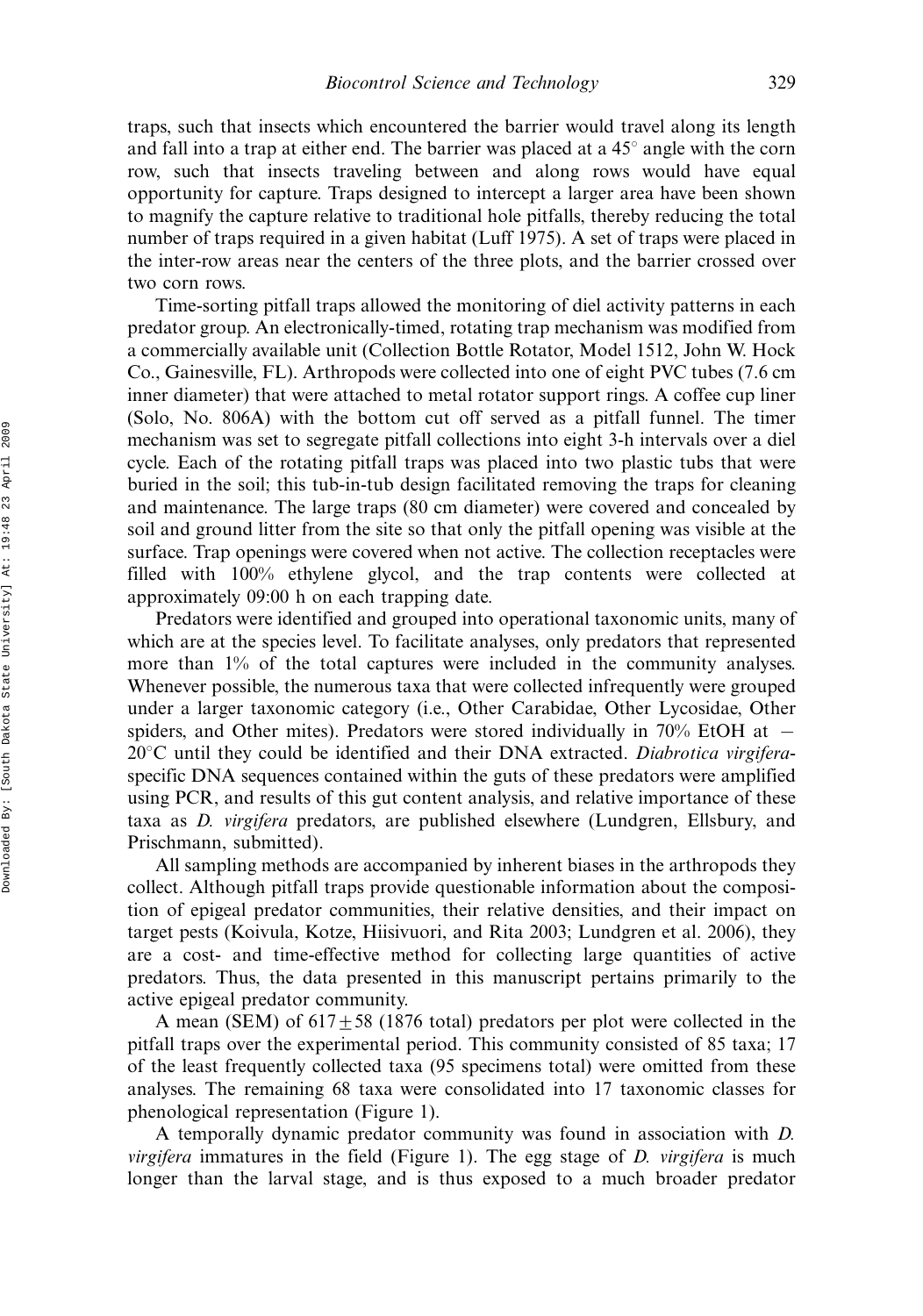330 *J.G. Lundgren* et al.



Figure 1. Seasonal phenology of *Diabrotica virgifera* immatures, and the temporally overlapping active predator community in corn. Diabrotica virgifera phenology was estimated from degree day models and soil thermal units (see text for more information). Box and whisker plots were created for each predator taxon using pooled data from three replicate plots, with the middle line of the box indicating the date on which the median number of specimens was captured; the shaded boxes represent the median 50% of datapoints, and the dots represent datapoints in the highest and lowest quartiles. Sample size for each predator taxon is indicated in parentheses. The vertical dashed line indicates the beginning of the larval stage.

community and for a relatively extended period of time. Indeed, eggs are laid in late summer and are also exposed to predators during the autumn and winter. At least half the individuals of 14 of these taxa were captured during the *D. virgifera* egg stage. Scarites quadriceps Chaudoir (Coleoptera: Carabidae), Elaphropus nr.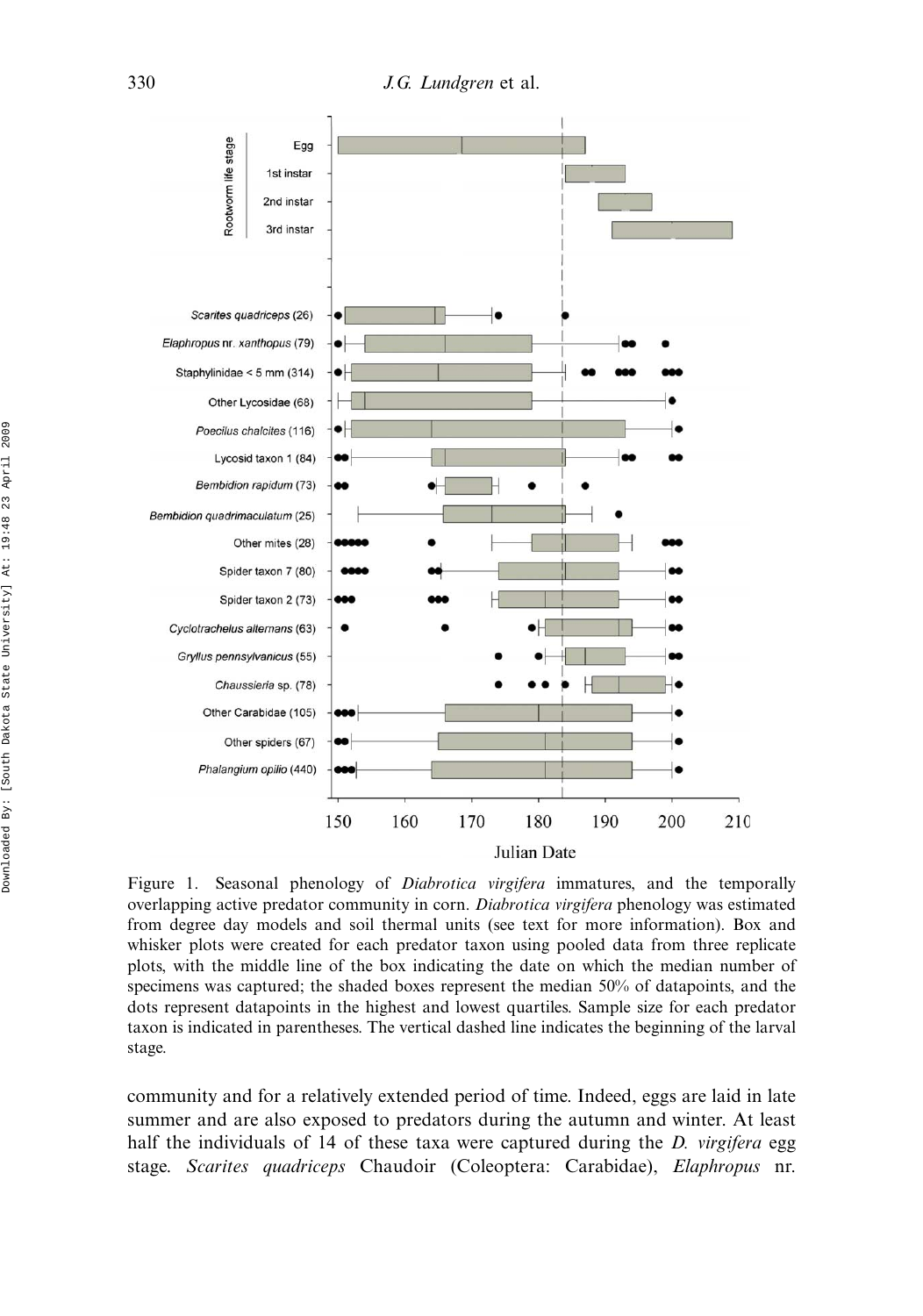xanthopus Dejean (Carabidae), small staphylinids  $\langle$  <5 mm long) (Coleoptera: Staphylinidae), lycosid taxon 1 (Aranae: Lycosidae), 'Other Lycosidae' (Aranae), Poecilus chalcites (Say) (Carabidae), Bembidion rapidum (LeConte) and B. quadrimaculatum LeConte (Carabidae) were found most frequently in association with the D. virgifera egg stage.

Several predators were captured almost exclusively during the larval stage. Ten predator taxa overlapped with the larval stages of D. virgifera. Of these, Cyclotrachelus alternans (Casey) (Carabidae), G. pennsylvanicus (Orthoptera: Gryllidae), and Chaussieria sp. (Acari: Anystidae) were captured almost exclusively during the larval stage of D. virgifera. Although some predator groups were distinctly captured during specific D. virgifera life stages, a few were prevalent the entire season, including Ph. opilio L., Po. chalcites, and a handful of other carabids and spider species.

Almost invariably, the predators surveyed were easily categorized as either dayor night-active guilds (Figure 2). Phalangium opilio L., lycosid taxon 1, C. alternans, and S. quadriceps were captured during the night. The remainder of the taxa was mostly captured during daylight hours. Chaussieria sp. had a particularly brief collection period, being collected almost exclusively between 12:00 and 18:00 h (Figure 2). Gryllus pennsylvanicus and spider taxon 2 were active throughout most of the day, with reduced activity during the morning hours. In general, it is often the case that highly managed monocultures of row crops are frequently associated with a



Figure 2. The diel activity patterns of major predators associated with *Diabrotica virgifera* immatures. Each bar represents the mean percent of the total number of each taxon captured during the preceding 3-h interval  $(n=3;$  error bars omitted for presentation clarity). The most taxonomically heterogeneous taxa are not included in this presentation. Primarily day and night active taxa are indicated on the X-axis.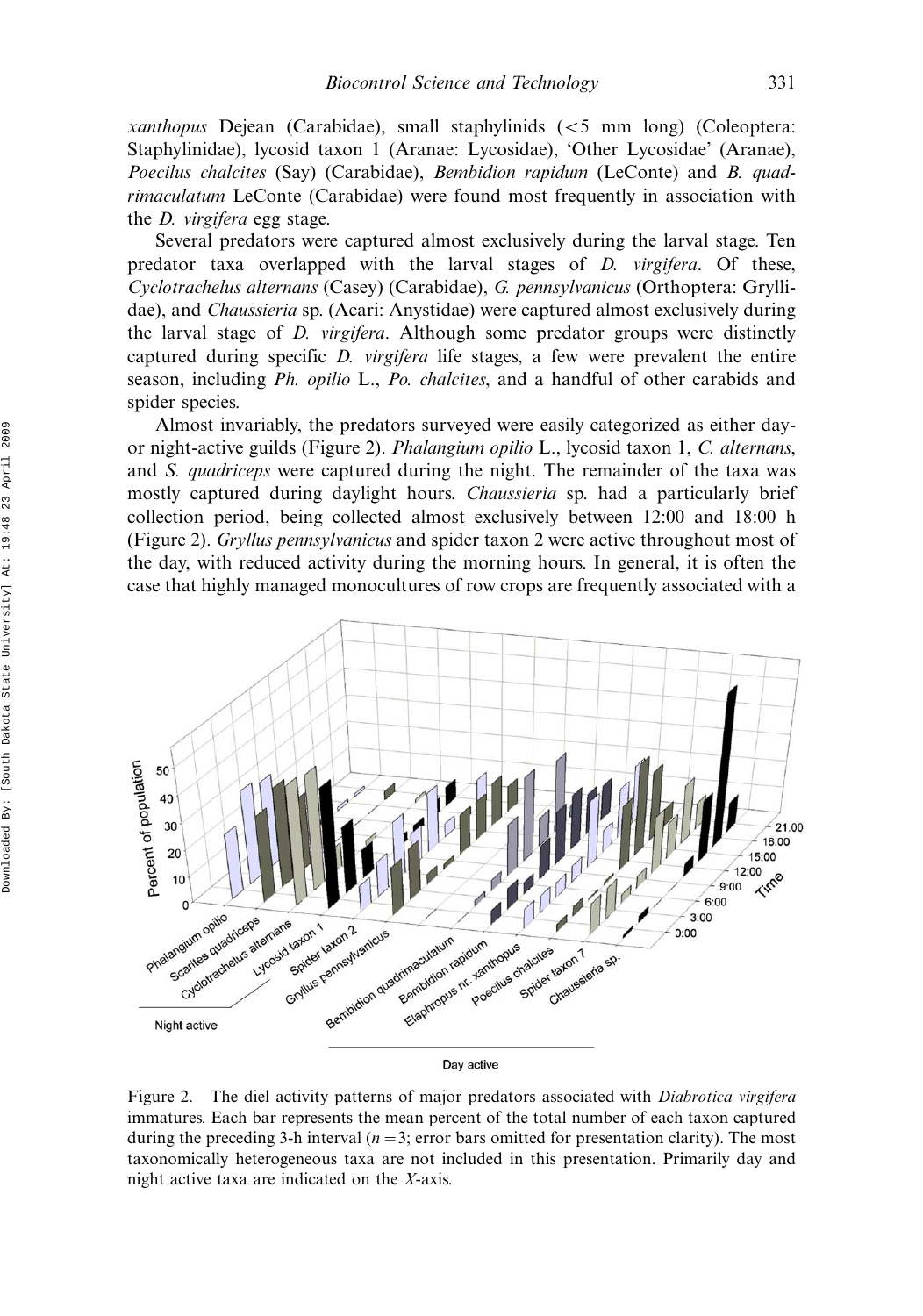large complement of nocturnally active predators (Brust et al. 1986). Lundgren et al. (2006) found that the predator communities residing in more stable agroecosystems (perennial hayfields) were active and predated sentinel prey more evenly throughout the diel cycle than in more highly managed vegetable and cash grain systems (Chapman, Armstrong, and McKinlay 1999 report similar findings with Pterostichus melanarius). A firm understanding of when key predators consume target pests is a critical but oft neglected step in describing the importance of endemic generalist predator communities during the initial development of conservation biological control programs. Barrier-linked, rotating pitfall traps offer a powerful tool for studying the diel activity patterns of active predator communities (Blumberg and Crossley 1988; Chapman and Armstrong 1997).

In the case of the epigeal predator community associated with  $D$ . *virgifera* immatures, directed efforts to observe predation events must capture both the day and night active components of this diverse predator community. More, but not necessarily more effective, predator taxa co-occur with the egg stage of D. virgifera than the larval stage. A next step in the examination of this community should focus on the relative efficacy of the predators associated with  $D$ . *virgifera* immatures as biological control agents, and how farmland can be manipulated to maximize the impact of predators on this important pest.

#### Acknowledgements

We thank John Andersen and Matt Jones for their help in collecting and sorting specimens and data, and Max Pravacek for maintaining the field plots. Tim Haye, Ulrich Kuhlmann, Stefan Toepfer, and Don Weber provided helpful comments on earlier drafts of this manuscript. Mention of a commercial or proprietary product does not constitute endorsement by the USDA.

### References

- Blumberg, A.Y., and Crossley Jr, D.A. (1988), 'Diurnal Activity of Soil-surface Arthropods in Agroecosystems: Design for an Inexpensive Time-sorting Pitfall Trap', Agriculture, Ecosystems, and Environment, 20, 159-164.
- Brust, G.E., Stinner, B.R., and McCartney, D.A. (1986), 'Predator Activity and Predation in Corn Agroecosystems', Environmental Entomology, 15, 1017-1021.
- Chapman, P.A., and Armstrong, G. (1997), 'Design and Use of a Time-sorting Pitfall Trap for Predatory Arthropods', Agriculture, Ecosystems, and Environment, 65, 15-21.
- Chapman, P.A., Armstrong, G., and McKinlay, R.G. (1999), 'Daily Movements of Pterostichus melanarius between Areas of Contrasting Vegetation Density Within Crops', Entomologia Experimentalis et Applicata, 91, 477-180.
- Fisher, J.R., Sutter, G.R., and Branson, T.F. (1990), 'Influence of Corn Planting Date on the Life Stage Development and Phenology of Diabrotica virgifera virgifera', Entomologia Experimentalis et Applicata, 54, 219-224.
- Jackson, J.J., and Elliott, N.C. (1988), 'Temperature-dependent Development of Immature Stages of the Western Corn Rootworm, Diabrotica virgifera virgifera (Coleoptera: Chrysomelidae)', Environmental Entomology, 17, 166-177.
- Koivula, M., Kotze, D.J., Hiisivuori, L., and Rita, H. (2003), 'Pitfall Trap Efficiency: Do Trap Size, Collecting Fluid and Vegetation Structure Matter?', *Entomologica Fennica*, 14, 1-14.
- Kromp, B. (1999), 'Carabid Beetles in Sustainable Agriculture: A Review on Pest Control Efficacy, Cultivation Impacts and Enhancement', Agriculture: Ecosystems and Environment, 74, 187-228.
- Luff, M.L. (1975), 'Some Features Influencing the Efficiency of Pitfall Traps', Oecologia, 19, 345-357.